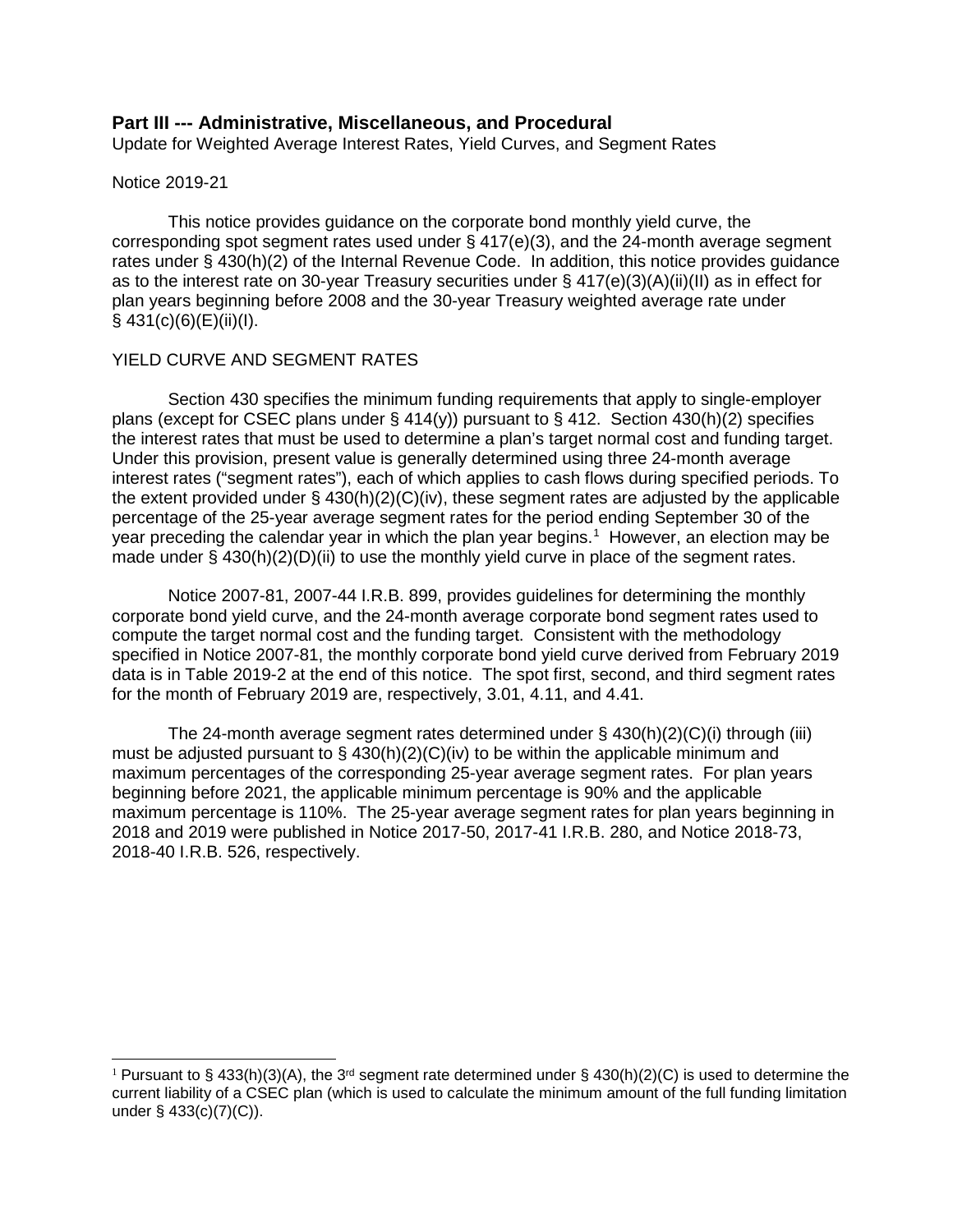## 24-MONTH AVERAGE CORPORATE BOND SEGMENT RATES

The three 24-month average corporate bond segment rates applicable for March 2019 without adjustment for the 25-year average segment rate limits are as follows:

| 24-Month Average Segment Rates Without 25-Year Average Adjustment |                      |                       |                      |  |  |  |  |  |  |
|-------------------------------------------------------------------|----------------------|-----------------------|----------------------|--|--|--|--|--|--|
| <b>Applicable Month</b>                                           | <b>First Segment</b> | <b>Second Segment</b> | <b>Third Segment</b> |  |  |  |  |  |  |
| <b>March 2019</b>                                                 | 2.65                 | 3.95                  | 4.48                 |  |  |  |  |  |  |

Based on § 430(h)(2)(C)(iv), the 24-month averages applicable for March 2019, adjusted to be within the applicable minimum and maximum percentages of the corresponding 25-year average segment rates, are as follows:

| Adjusted 24-Month Average Segment Rates |                         |                |                |                |  |  |  |  |  |
|-----------------------------------------|-------------------------|----------------|----------------|----------------|--|--|--|--|--|
| <b>For Plan Years</b>                   | <b>Applicable Month</b> | <b>First</b>   | <b>Second</b>  | <b>Third</b>   |  |  |  |  |  |
| <b>Beginning In</b>                     |                         | <b>Segment</b> | <b>Segment</b> | <b>Segment</b> |  |  |  |  |  |
| 2018                                    | <b>March 2019</b>       | 3.92           | 5.52           | 6.29           |  |  |  |  |  |
| 2019                                    | <b>March 2019</b>       | 3.74           | 5.35           | 6.11           |  |  |  |  |  |

## 30-YEAR TREASURY SECURITIES INTEREST RATES

Section 431 specifies the minimum funding requirements that apply to multiemployer plans pursuant to § 412. Section  $431(c)(6)(B)$  specifies a minimum amount for the full-funding limitation described in  $\S$  431(c)(6)(A), based on the plan's current liability. Section 431(c)(6)(E)(ii)(I) provides that the interest rate used to calculate current liability for this purpose must be no more than 5 percent above and no more than 10 percent below the weighted average of the rates of interest on 30-year Treasury securities during the four-year period ending on the last day before the beginning of the plan year. Notice 88-73, 1988-2 C.B. 383, provides guidelines for determining the weighted average interest rate. The rate of interest on 30-year Treasury securities for February 2019 is 3.02 percent. The Service determined this rate as the average of the daily determinations of yield on the 30-year Treasury bond maturing in November 2048 determined each day through February 6, 2019 and the yield on the 30-year Treasury bond maturing in February 2049 determined each day for the balance of the month. For plan years beginning in March 2019, the weighted average of the rates of interest on 30 year Treasury securities and the permissible range of rates used to calculate current liability are as follows:

| <b>Treasury Weighted Average Rates</b>                                                                                                        |      |              |  |  |  |  |  |  |  |
|-----------------------------------------------------------------------------------------------------------------------------------------------|------|--------------|--|--|--|--|--|--|--|
| <b>Permissible Range</b><br><b>For Plan Years</b><br><b>30-Year Treasury</b><br><b>Weighted Average</b><br><b>Beginning In</b><br>90% to 105% |      |              |  |  |  |  |  |  |  |
| March 2019                                                                                                                                    | 2.93 | 2.64 to 3.08 |  |  |  |  |  |  |  |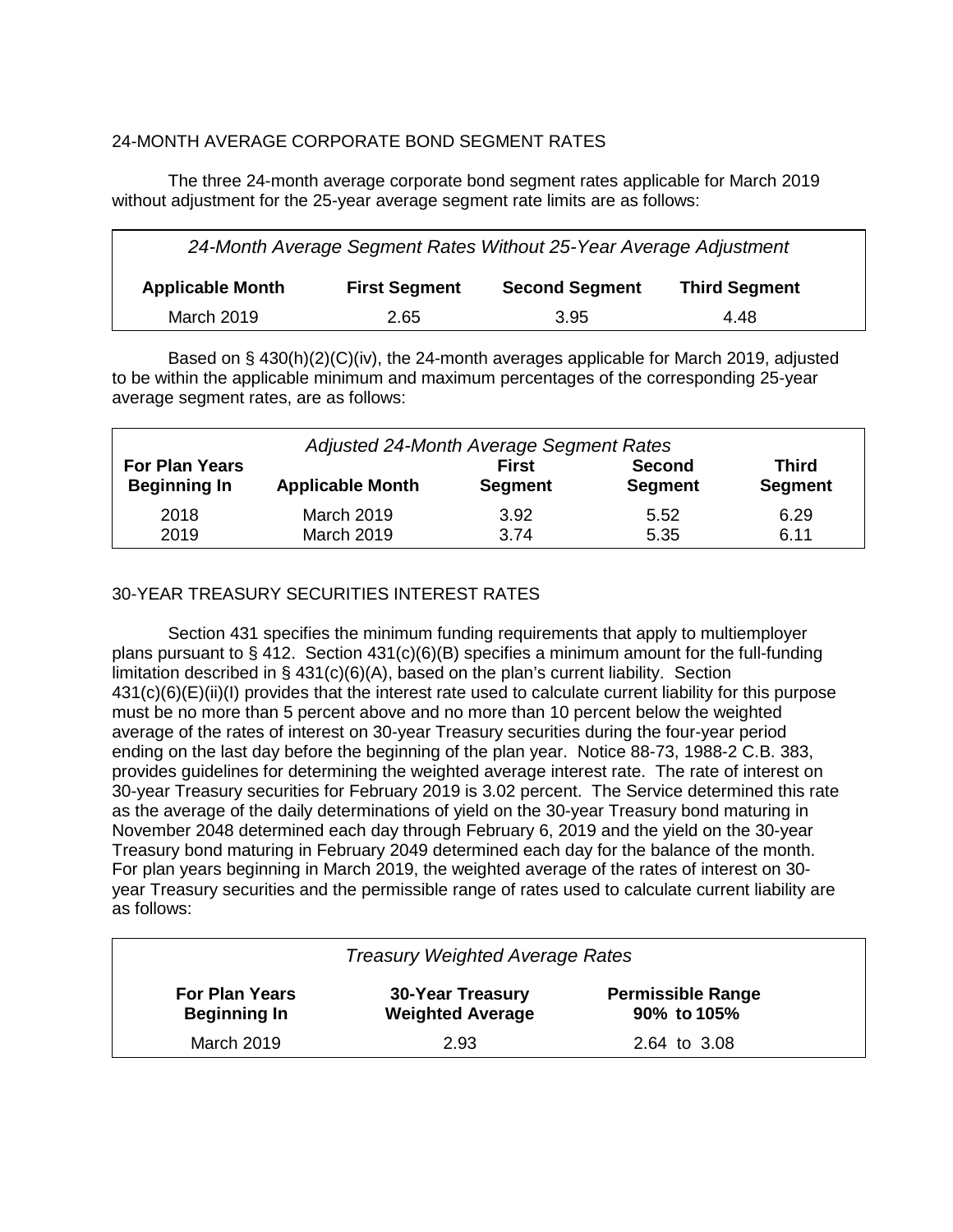### MINIMUM PRESENT VALUE SEGMENT RATES

In general, the applicable interest rates under  $\S$  417(e)(3)(D) are segment rates computed without regard to a 24-month average. Notice 2007-81 provides guidelines for determining the minimum present value segment rates. Pursuant to that notice, the minimum present value segment rates determined for February 2019 are as follows:

| <b>Minimum Present Value Segment Rates</b>                                     |      |      |      |  |  |  |  |  |  |
|--------------------------------------------------------------------------------|------|------|------|--|--|--|--|--|--|
| <b>First Segment</b><br><b>Second Segment</b><br><b>Third Segment</b><br>Month |      |      |      |  |  |  |  |  |  |
| February 2019                                                                  | 3.01 | 4.11 | 4.41 |  |  |  |  |  |  |

### DRAFTING INFORMATION

The principal author of this notice is Tom Morgan of the Office of the Associate Chief Counsel (Employee Benefits, Exempt Organizations, and Employment Taxes). However, other personnel from the IRS participated in the development of this guidance. For further information regarding this notice, contact Mr. Morgan at 202-317-6700 or Paul Stern at 202-317-8702 (not toll-free calls).